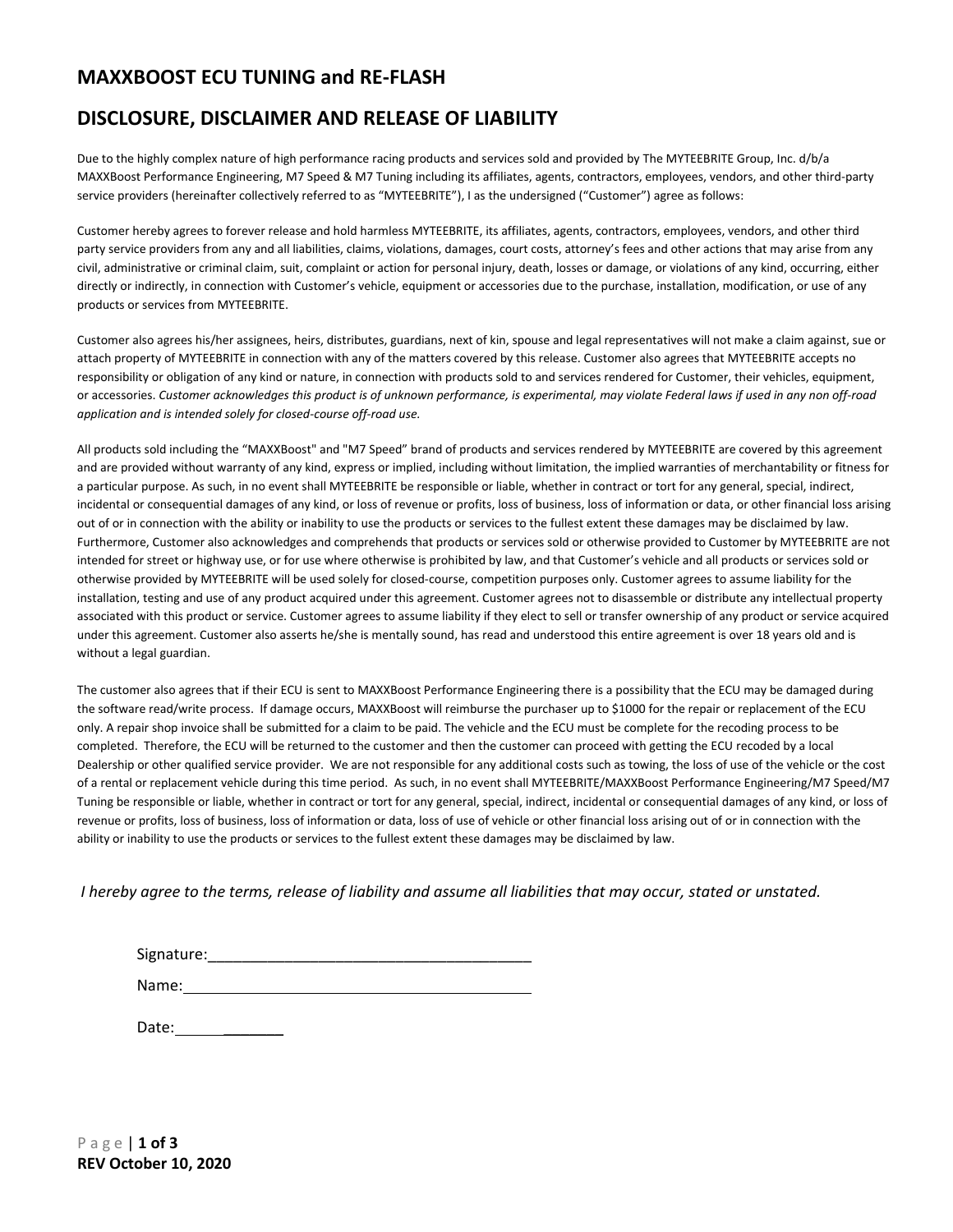# **ECU Re-Flash**

#### **Questions and Answers:**

Below is a list of the most common questions asked about the ECU Re-flash service. Please carefully review and consider this document. If have objections to ANY of the answers supplied below, please do not have the ECU Re- flash service performed on your equipment.

### **What is ECU re-flashing?**

Most modern engines are equipped with a microprocessor based computer referred to as the Engine Control Unit or Electronic Control Unit which is abbreviated to ECU. Other acronyms for this computer include DME, PCM, ECM. In general terms, the ECU is primarily responsible for monitoring and managing the engines performance via a number of sensors and then calculating the proper signal to send to external devices to control the engines operation. All of these output responses from the ECU have to be predefined in ECU's internal memory. Most ECU's have a main memory storage system that is comprised of a non-volatile Electrically Erasable Programmable Read Only Memory device called an EEPROM. The term "Flash Memory" refers to a particular type of EEPROM that has a fast erase and reprogram time of its internal storage. ECU Re-Flashing, in general terms, is a method of erasing the ECU's program code (instructions) and reprogramming the automobile ECU's Flash Memory with altered program code, thereby changing how the ECU will respond to the supplied inputs.

### **Will Re-flashing the ECU's memory void my manufactures warranty?**

Re-flashing the ECU, as well as other alterations to the automobile, could void your Original Equipment Manufacturer warranty often referred to as the OEM or factory warranty as well as any Extended Warranty you may have purchased to cover future repairs to the automobile. Warranting repairs and recall's to your automobile after it is altered would be at the discretion of the OEM. Plainly stated: Typically this type of alteration, if confessed or detected, WILL VOID YOUR VEHICLES WARRANTIES. Off road competitive use of an automobile in any form could be grounds for voiding the OEM warranty. This product was developed specifically for individuals who plan exclusive competitive use of their automobile in off road competitions, and those individuals have no doubt the OEM warranty is void. Warranty periods are a form of insurance you paid for when you purchased your automobile. If voiding the OEM warranty is a concern, you should wait for your warranty period to expire before you have this service performed to receive the full benefit.

### **How can a re-flashed ECU be detected?**

The re-flash will not be obvious to detect as other alterations to an automobile such as altering the exhaust system, intake system or wiring, but it can be detected. The easiest way to detect the ECU has been altered would be to verify its memory or internal counter. The dealer simply plugs into OBDII port and can tell almost immediately if the stock program has been altered. MAXXBoost performance files resets the internal counter to the pervious number so the access count does not increase.

### **Is it legal to operate an automobile on the open road or highway after the ECU has been re-flashed?** No,

it is not legal. Federal and State Laws prohibit alterations to any emission control device and operating it on the highway or open road. The ECU is part of the emission control system. The intent is to supply you with modified ECU software that will be used in closed-course events and competitions such as road racing, auto-cross and drag racing events. While none of the emission features of the OEM ECU have been altered or removed, the overall emissions of the engine will change from OEM specification which by law violates the United States Federal Clean Air Act.

### **Is having the ECU re-flashed a common and safe performance upgrade?**

There is a worldwide industry dedicated to reprogramming automotive ECUs with the intent to increase performance, drivability and fuel economy. Many of these aftermarket services are provided with the intent the vehicle will operate within State and Federal laws and regulations during public road use after the ECU is re-flashed. Most re-flash files retain all of the safety features of the original program code developed by the OEM. But since the re-flash is not an OEM software file it must be recertified to be considered legal.

## **Can the re-flashed ECU be returned to stock?**

YES. Using the MAXXBoost Personal Tuner the OEM file can be reinstalled.

### **Are there any guaranties or warranties extended or provided with this service?**

No. There are no guaranties or warranties expressed or implied in any form or fashion.

P a g e | **2 of 3 REV October 10, 2020**

| Customer Initial |
|------------------|